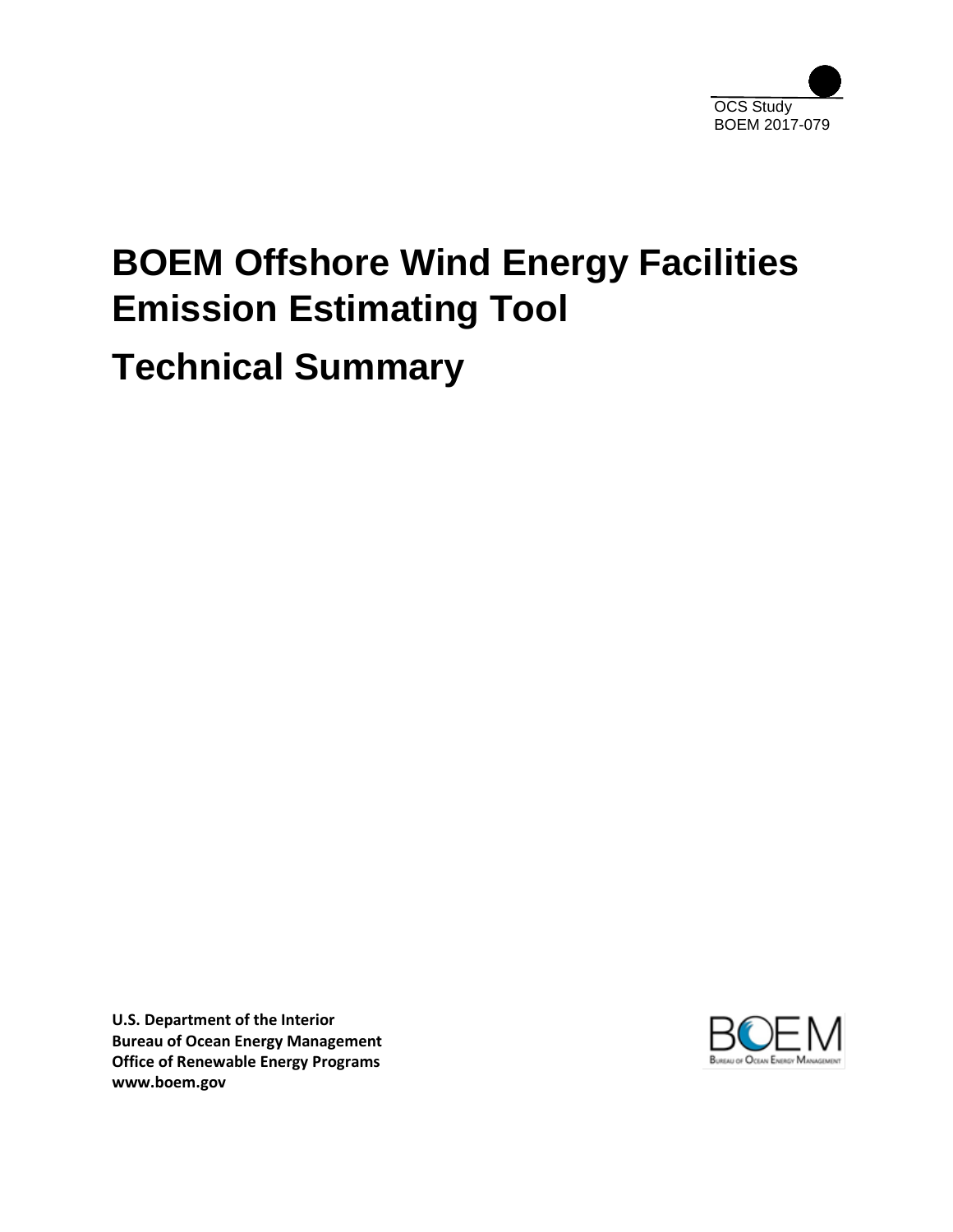

# **BOEM Offshore Wind Energy Facilities Emission Estimating Tool Technical Summary**

**Prepared by**

**Eastern Research Group, Inc. 1600 Perimeter Park Drive, Suite 200 Morrisville, NC 27560**

**Published by**

**U.S. Department of the Interior Bureau of Ocean Energy Management Office of Renewable Energy Programs August 1, 2017**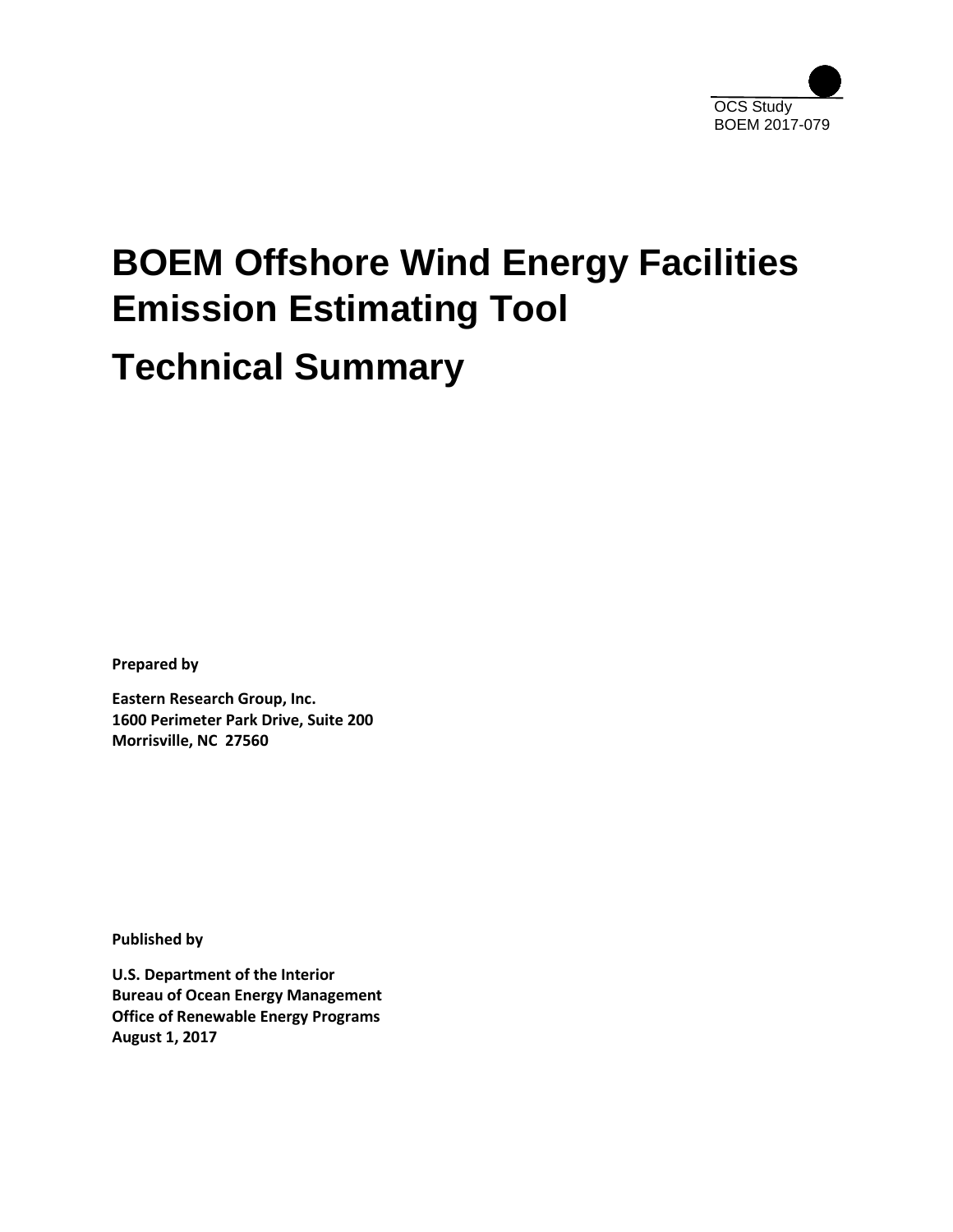# **DISCLAIMER**

Study concept, oversight, and funding were provided by the US Department of the Interior, Bureau of Ocean Energy Management, Office of Renewable Energy Programs, Sterling, VA, under Contract Number M16PC00011. This report has been technically reviewed by BOEM and it has been approved for publication. The views and conclusions contained in this document are those of the authors and should not be interpreted as representing the opinions or policies of the US Government, nor does mention of trade names or commercial products constitute endorsement or recommendation for use.

# **REPORT AVAILABILITY**

To download a PDF file of this Environmental Studies Program report, go to the U.S. Department of the Interior, Bureau of Ocean Energy Management, Environmental Studies Program Information System website and search on OCS Study BOEM 2017-079.

This report can be viewed at select Federal Depository Libraries. It can also be obtained from the National Technical Information Service; the contact information is below.

> US Department of Commerce National Technical Information Service 5301 Shawnee Rd. Springfield, Virginia 22312 Phone: (703) 605-6000, 1 (800) 553-6847 Fax: (703) 605-6900 Website:<http://www.ntis.gov/>

## **CITATION**

Chang, R., B. Do, and R. Billings. 2017. Technical Summary for the Offshore Wind Energy Facilities Emission Estimating Tool. US Dept. of the Interior, Bureau of Ocean Energy Management, Sterling, VA. OCS Study BOEM 2017-079. 9 pp.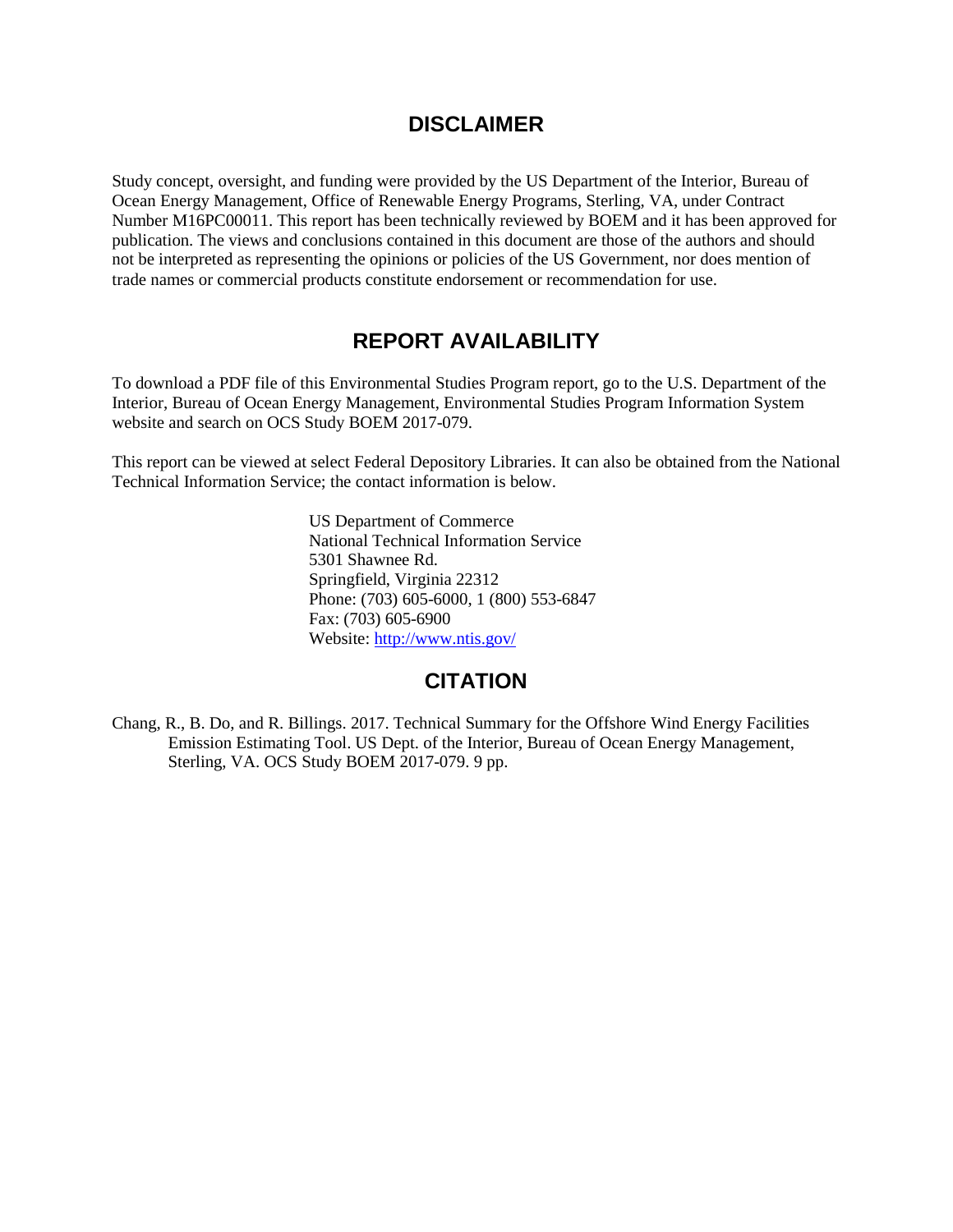# **TECHNICAL SUMMARY**

## **1.0 OVERVIEW**

Bureau of Ocean Energy Management (BOEM) developed a software tool to quantify emissions associated with developing (depicted in Figure 1), operating and decommissioning a proposed offshore wind farm, as well as quantifying the fossil fuel combustion emissions that the wind farm's generated energy would replace.

The software tool was developed by first evaluating the vessels needed to perform site characterization, construction, operation, and decommissioning activities. These vessel data along with U.S. Environmental Protection Agency (USEPA) emission factors were compiled into an Excel workbook (noted as red boxes in Figure 2). Next, an Excel workbook was developed that estimates fossil fuel emissions avoided by using wind power; noted as green boxes in Figure 2. To quantify net emission reductions from offshore power generation, the data from these two components are merged in the software tool retaining the input data fields and calculations. Output from the offshore vessels and helicopters were subtracted from the avoided emissions to get the net emissions for the project. Details related to these calculations are presented in the Technical Documentation. Additionally, a user's guide has been developed, providing step-by-step instructions on how to enter data into the software and generate output. An overview of the emission estimation approach for these two components are summarized below.

### **2.0 OFFSHORE WIND ENERGY EMISSIONS**

To estimate emissions associated with offshore wind farms, an approach was developed that quantifies marine vessel, emergency generator, and helicopter emissions associated with the site assessment, construction, maintenance, and decommissioning of an offshore wind farm. The data were compiled to allow users to calculate emissions for vessel and helicopter operations of carbon dioxide  $(CO<sub>2</sub>)$ , methane (CH<sub>4</sub>), nitrous oxide (N<sub>2</sub>O), CO<sub>2</sub> equivalents  $(CO<sub>2</sub>e)$ , black carbon, carbon monoxide (CO), nitrogen oxides  $(NO_x)$ , particulate matter  $(PM_{10}$  and  $PM_{2.5}$ ), sulfur dioxide  $(SO_2)$ , and volatile organic compounds (VOC).



**Figure 1. Installation of Shaft, Turbine, and Blades.** Source: https://www.offshorewind.biz/2015/07/06/royalhaskoningdhv-team-studies-ow-financing-side/

#### **2.1 Marine Engines**

To estimate these emissions, a default fleet profile was developed that defines the type and range of vessel sizes typically used for preconstruction, construction, operation and maintenance, and decommissioning activities. A separate profile was developed for each activity phase and compiled into an Excel workbook.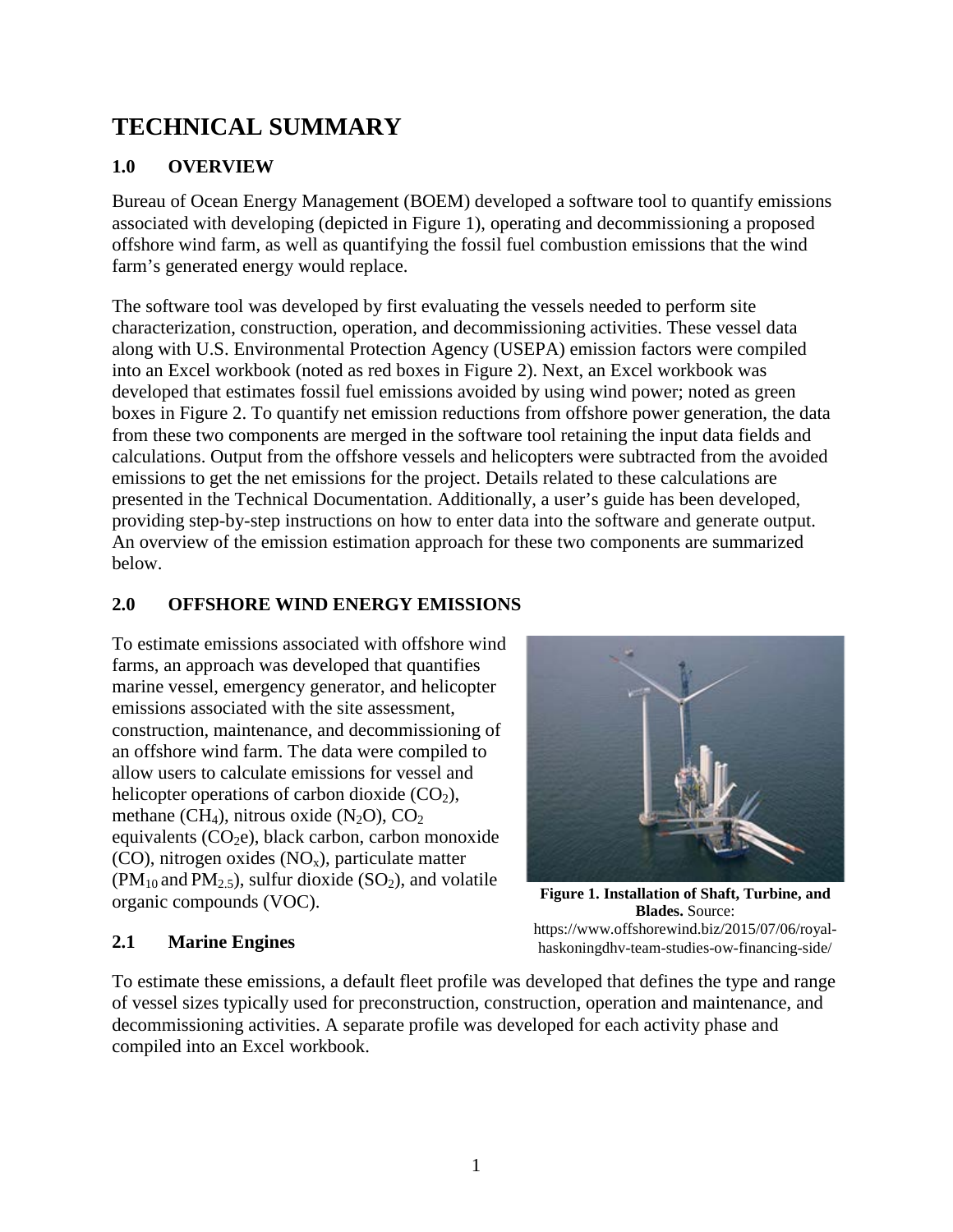

**Figure 2. Offshore and Avoided Emission Data Compilation**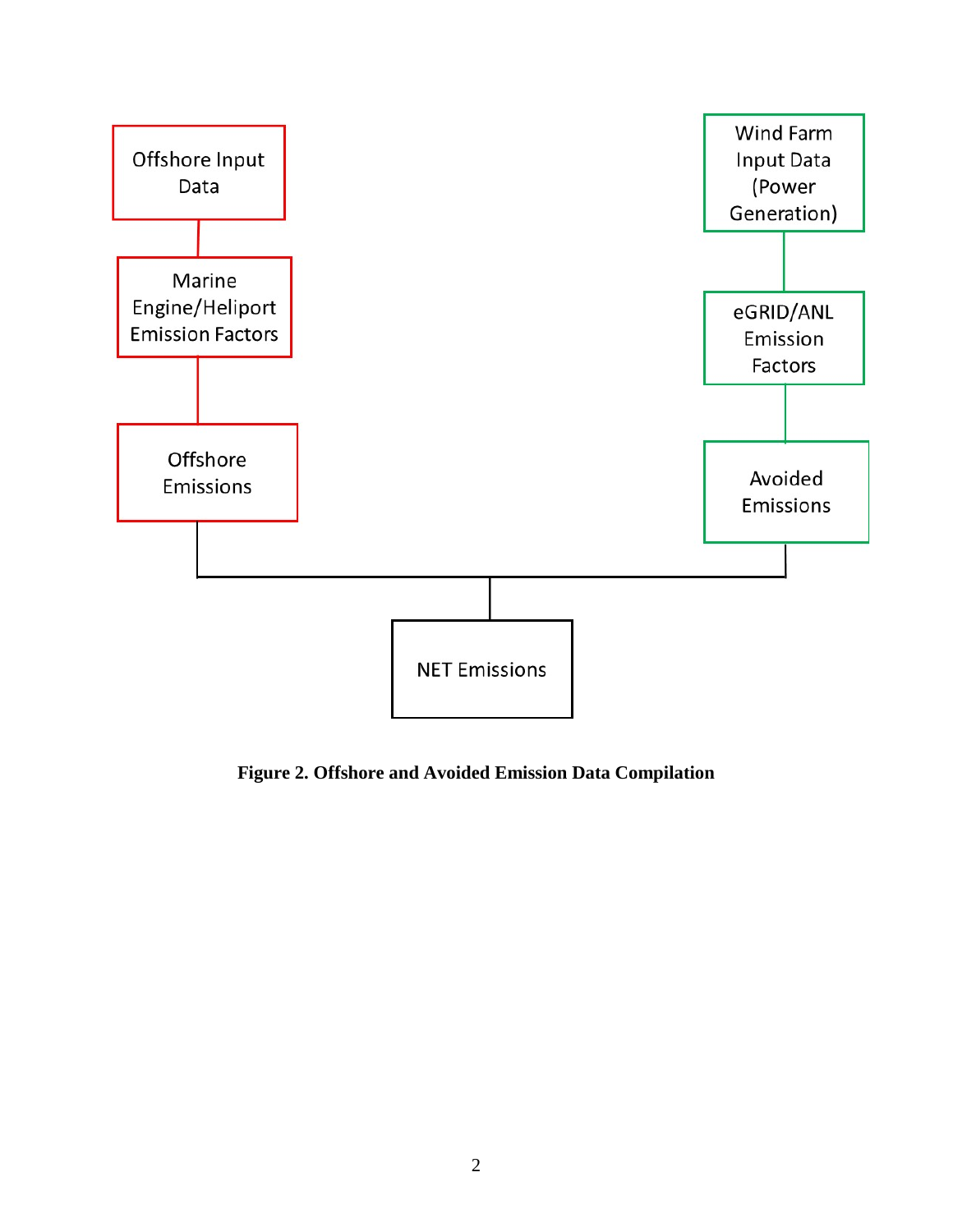The vessel characteristics data were compiled from IHS's Register of Ships dataset for each vessel type included in each of the fleet profiles. The compiled vessel characteristics include:

- Propulsion engine power rating.
- Auxiliary engine power rating.
- Engine speed (i.e.; slow, medium, high speed).
- Cylinder diameter and stroke length to calculate USEPA engine category.
- Year of manufacture.
- Country of registration.
- Design speed.
- Gross registered and deadweight tonnage.
- Length.



**Figure 3. Offshore Power Substation.** Source: https://www.jandenul.com/en/activities/offshor e-services/offshore-wind-farms

The compiled vessel characteristics data were aggregated by vessel type and USEPA engine category, domestic or foreign registration, engine speed, and year of manufacture to match the engines to current USEPA emission factors used in the USEPA 2014 National Emissions Inventory.

These data were used to develop appropriate vessel characteristics and emission factors for the vessels included in each fleet profile for each activity phase. These data were also used to develop the default vessel attributes that can be used if the user of the tool does not have vessel-specific data. If the user knows details of the vessels proposed for the project, the software is set up to accept user-provided data.

Emergency generators used on offshore substations (shown in Figure 3) and wind turbines were assumed to be Category 1 or 2 engines with a power rating of 150 kW.

To estimate emissions for all marine diesel engines, the software applies hours of operation provided by the user to the engine power ratings and load factors provided in the vessel fleet profile using the following equation:

$$
E_{ab} = AH_{ab} \times kW_{ab} \times LF_{ab} \times \frac{EF}{100} \times CF
$$

Where:

| $\mathrm{E_{ab}}$           | $=$ | Emissions for vessel type a and engine type b (tons)           |
|-----------------------------|-----|----------------------------------------------------------------|
| $AH_{ab}$                   | $=$ | Annual hours for vessel type $a$ and engine type $b$           |
| $\mathrm{kW}_{\mathrm{ab}}$ | $=$ | kW rating for vessel type $a$ and engine type $b$              |
| $LF_{ab}$                   | $=$ | Engine load factor for vessel type $a$ and engine type $b$ (%) |
| ЕF                          |     | Emission factor for engine Category and Tier $(g/kW-hr)$       |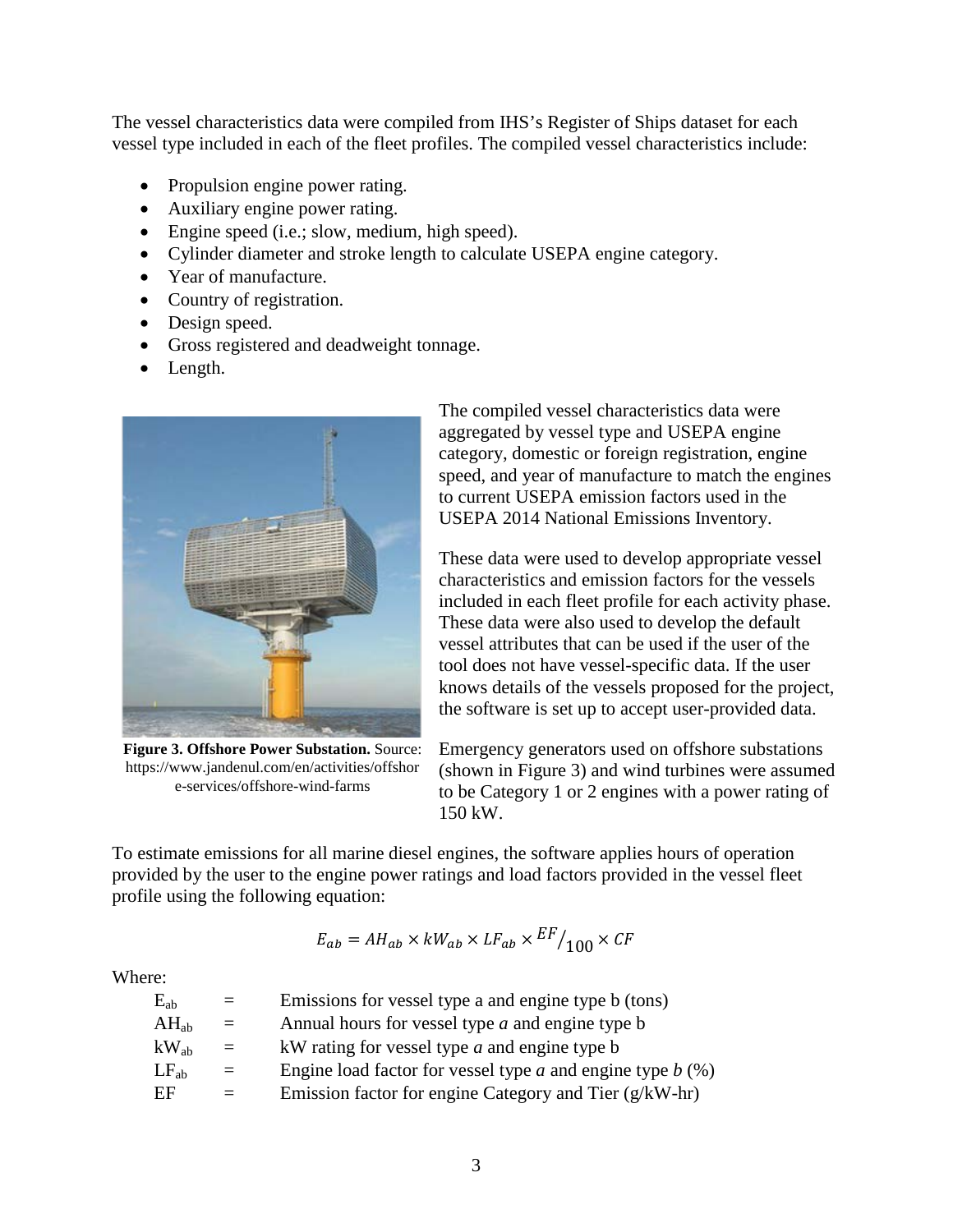| CF | $=$      | Conversion factor ( $g = 1.10231$ E-6 ton)                  |
|----|----------|-------------------------------------------------------------|
| а  |          | Vessel type (e.g., tug, support vessel, survey vessel)      |
| b. | $\equiv$ | Engine type (e.g., main, auxiliary, or emergency generator) |

#### **2.2 Helicopters**

For support helicopters, four typical helicopter types were considered (i.e., single engine, twin light, twin medium, and twin heavy). A typical speed was assigned to each helicopter type, which users can adjust to more accurately represent the helicopters they plan to use. The user must estimate the distance to the closest support airport as well as the number of round trips anticipated for each phase of the project. The helicopter speed and distance to the local airport are used to calculate transit time for each round trip; transit time is multiplied by the number of trips provided by the user to yield total support helicopter hours by helicopter type. These activity data are then applied to the helicopter emission factors obtained from the Swiss Federal Office of Civil Aviation, which has the most complete data set of helicopter attributes.

#### **3.0 AVOIDED EMISSIONS**

The second element of this emission estimating tool quantifies the conventional power generation that offshore wind farms could replace, along with the associated avoided greenhouse gas (GHG) and criteria pollutant emissions. This will require the user to provide an estimate of the quantity of energy that the offshore wind farm is designed to generate. The anticipated wind power generation is typically quantified in the design phase of the project, accounting for the power rating of the wind turbines and local wind conditions.



Estimating the amount of energy that is avoided by using electricity generated from the offshore wind farm requires accounting for the regional mix of energy sources used to generate grid-connected electric energy in the portion of the U.S. electric grid served by the planned offshore wind farm. The USEPA's Emissions & Generation Resource Integrated Database (eGRID) is a comprehensive database detailing emissions from electricity generating units in the United States. [1](#page-6-0) The eGRID database includes emission factors in terms of energy usage accounting for regional mix of energy sources. Supplemental emission factors were obtained from

Argonne National Laboratory GREET project to gap fill pollutants not reported in the e-GRID system. The Figure 4 shows the eGRID/subregions.

<span id="page-6-0"></span><sup>&</sup>lt;sup>1</sup> USEPA e-GRID web page https://www.epa.gov/energy/egrid.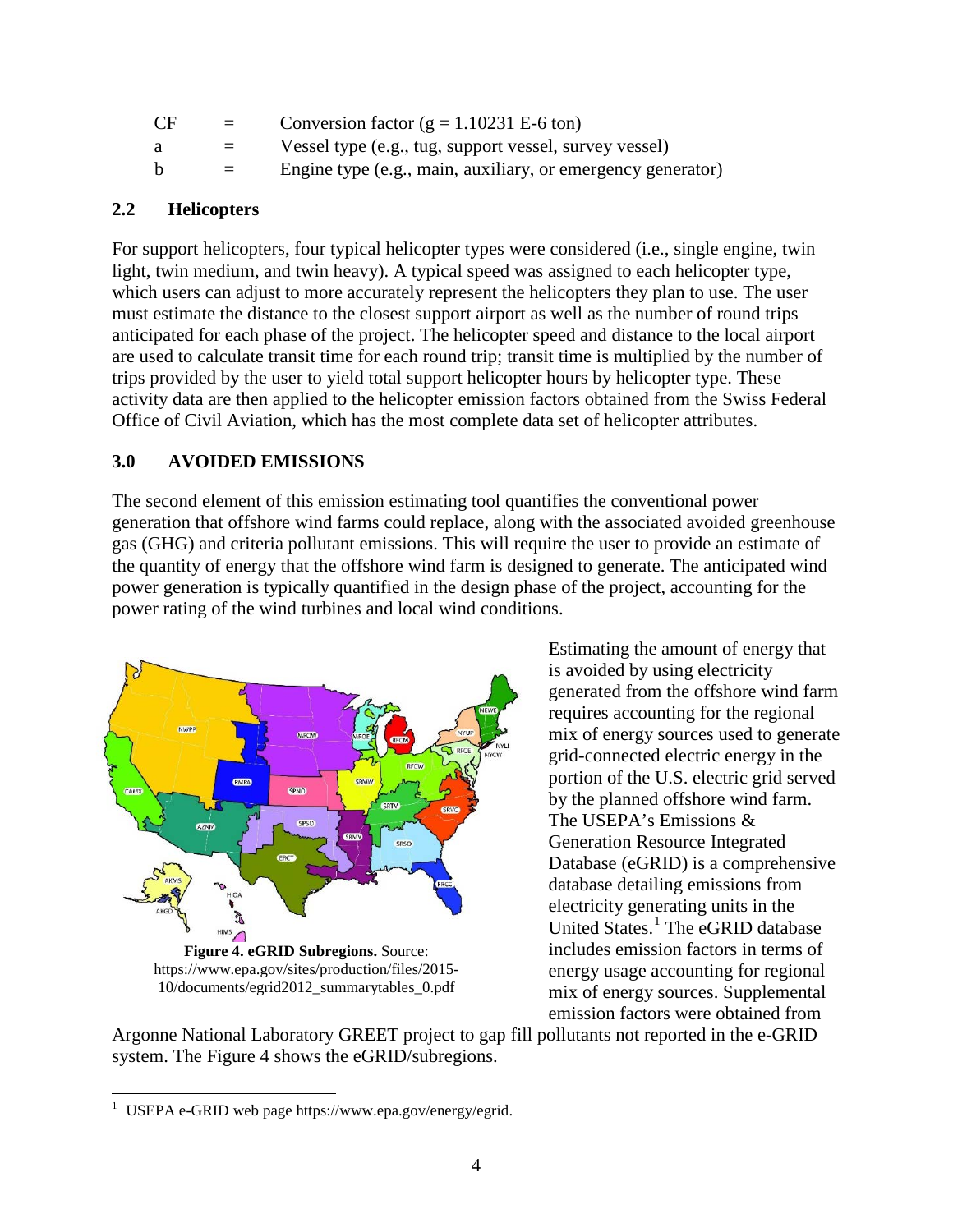The eGRID/ANL data are applied to the user supplied estimates of energy generation associated with the offshore wind farm to estimate emissions avoided, using the following equation:

$$
EO_j = GP/1,\!000,\!000 \times EF_{ij}/2,\!000
$$

Where:

| $EO_i$    | $=$ Annual emissions avoided for pollutant i (tons)             |
|-----------|-----------------------------------------------------------------|
| <b>GP</b> | $=$ Anticipated annual power generation (terawatt-hrs)          |
| 1,000,000 | $=$ Conversion from terawatt-hrs to megawatt-hrs                |
| $EF_{ii}$ | $=$ Emission factor for pollutant i and region j (lbs/megawatt) |
| 2,000     | $=$ Conversion factor lbs to tons                               |
|           |                                                                 |

#### **4.0 COMPILED SOFTWARE**

To develop the software tool that combines the offshore vessel/helicopter activity and emissions data with the avoided emissions data to calculate the potential net emissions reduction (i.e., avoided emissions minus the vessel/helicopter emissions), an Access database was developed. Access provides a clean interface, streamlined method for calculation, simplified quality checks, and flexibility to update default profiles or add additional calculation methods, with little effort.

The tool is designed with an initial screen to allow users to start a new project or return to a previously entered project. While each option opens a separate series of windows for data entry or edits, the screens have similar features and options to make the user experience consistent. The first screens guide the user through the step of entering information to identify and define the scope of the proposed wind energy project. In the next phase, the user can either import offshore equipment information or manually enter data via buttons on the "Inputs" tab.

For data importation, users can populate the facility\_input\_template included in the template folder located in the software zip file. This template provides the input data structure associated with the software's import function. The import button opens a window to browse to the file location, similar to opening a new file in any Windows program. Once the input file has been selected, the data can be automatically incorporated into the software. After all of the data are entered (either manually or as an input file), the user can review and edit the offshore data within the software.

Because the avoided emissions input data is relatively small it can only be entered through a screen on the Inputs tab.

Once all the inputs are entered, the program automatically moves to the "Calculation" tab. This tab contains a summary of which phases have had activity data entered. This allows the users to verify the data are complete prior to executing the calculations. Once satisfied with the inputs, the user clicks the "Calculate" button to start the calculations. The tool features a pop-up window to notify the user that the calculations are complete and to move on to the "Final" tab.

The tab for the final step gives the user the option to review a summary of the calculated emissions and a button to export the data. The user can use the emissions data summary as a preliminary quality check. The export file contains several tabs, including emission summaries